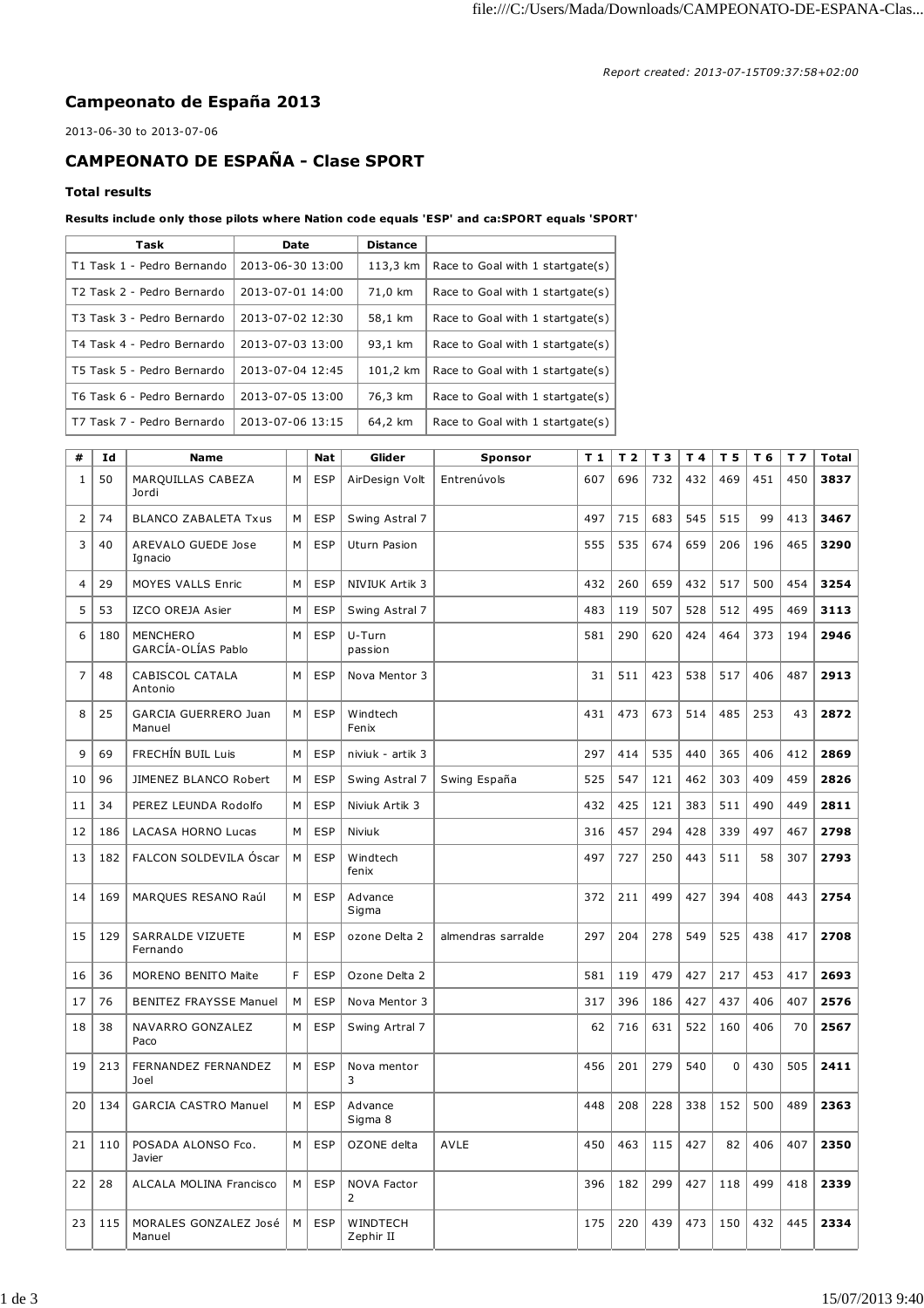| #  | Id  | <b>Name</b>                                       |   | <b>Nat</b> | Glider                         | <b>Sponsor</b>                   | T1          | T2  |     |     | $T3$ $T4$ $T5$ |             | $T6$   T 7 | Total |
|----|-----|---------------------------------------------------|---|------------|--------------------------------|----------------------------------|-------------|-----|-----|-----|----------------|-------------|------------|-------|
| 24 | 261 | <b>CERVILLA DIAZ Carlos</b>                       | М | <b>ESP</b> | <b>SWING Mistral</b><br>7      | Granaltura                       | 313         | 95  | 275 | 429 | 454            | 406         | 347        | 2319  |
| 25 | 138 | ARANDA VERES Andreu                               | M | <b>ESP</b> | niviuk artik3                  | Club Parapent Puig<br>d'Afrou    | 434         | 119 | 278 | 223 | 437            | 381         | 408        | 2280  |
| 26 | 157 | ORUESAGASTI DIEZ Alex                             | M | <b>ESP</b> | <b>SKYWALK</b><br>cayenne 4    |                                  | 319         | 229 | 87  | 472 | 295            | 406         | 400        | 2208  |
| 27 | 63  | PEREZ JORGE José<br>Antonio                       | M | <b>ESP</b> | Nova Factor 2                  |                                  | 221         | 395 | 196 | 427 | 437            | 58          | 451        | 2185  |
| 28 | 120 | <b>IRURTIA ARRILLAGA</b><br>Karlos                | M | <b>ESP</b> | skiwalk kayen<br>4             |                                  | 303         | 228 | 310 | 529 | 52             | 537         | 223        | 2182  |
| 29 | 121 | PONS GUASCH Ignasi                                | M | <b>ESP</b> | Niviuk Artik 3                 |                                  | 316         | 98  | 187 | 428 | 216            | 455         | 448        | 2148  |
| 30 | 122 | DE COS DÍAZ Manuel<br>Jesús                       | M | <b>ESP</b> | Ozone delta                    |                                  | 280         | 385 | 435 | 427 | 160            | 289         | 149        | 2125  |
| 31 | 93  | CARPIO MARTINEZ<br>Fernando                       | M | <b>ESP</b> | UP Trango<br>XC <sub>2</sub>   |                                  | 293         | 203 | 427 | 208 | 356            | 501         | 105        | 2093  |
| 32 | 58  | ZAPATA MANTAS Juan<br>Carlos                      | M | <b>ESP</b> | ADVANCE<br>Sigma 8             |                                  | 60          | 93  | 508 | 268 | 218            | 438         | 416        | 2001  |
| 33 | 49  | PENELLA ROS Josep<br>Ramón                        | M | <b>ESP</b> | NIVIUK Artik 3                 |                                  | 369         | 96  | 229 | 427 | 366            | 108         | 346        | 1941  |
| 34 | 113 | RUIZ BUJEDO Víctor                                | M | <b>ESP</b> | ADVANCE<br>Sigma 7             |                                  | 356         | 98  | 626 | 203 | 253            | 149         | 90         | 1775  |
| 35 | 603 | ECHEVARRIA QUINTANA<br>Aitor                      | M | <b>ESP</b> | Artik 3                        |                                  | 340         | 86  | 190 | 191 | 114            | 289         | 403        | 1613  |
| 36 | 91  | <b>BERNEDA MARTIN Xavier</b>                      | M | <b>ESP</b> | Niviuk Peak 3                  | М                                | 313         | 321 | 312 | 457 |                |             | 150        | 1553  |
| 37 | 144 | <b>GONZALEZ MONAJ Raúl</b>                        | M | <b>ESP</b> | Ozone Delta 2                  |                                  | 95          | 192 | 227 | 154 | 277            | 406         | 75         | 1426  |
| 38 | 75  | PEREX AVILA Víctor<br>Manuel                      | M | <b>ESP</b> | OZONE Delta<br>2               |                                  | 383         | 78  | 585 | 328 |                |             |            | 1374  |
| 39 | 149 | HIJON NEIRA Roberto                               | M | <b>ESP</b> | Windtech<br>fenix              |                                  | 127         | 169 | 377 | 106 | 149            |             | 422        | 1350  |
| 40 | 158 | SILLA MARTINEZ Nando                              | М | <b>ESP</b> | SWING astral<br>7              |                                  | 405         | 210 | 88  | 339 | 202            | $\mathbf 0$ | 43         | 1287  |
| 41 | 123 | <b>GOMEZ DE SEGURA</b><br>IBANEZ DE OPACUA Javier | M | <b>ESP</b> | Advance<br>Sigma 8             |                                  | 31          | 147 | 187 | 427 | 119            | 100         | 155        | 1166  |
| 42 | 124 | POL FONT Albert                                   | М | ESP        | Niviuk hook 3                  |                                  | 50          | 111 | 48  | 343 | 86             | 83          | 411        | 1132  |
| 43 | 130 | <b>BORDERA CALATAYUD</b><br>Miquel                | м | <b>ESP</b> | <b>OZONE</b><br>Icepeak 6      | <b>DILEOFICE</b>                 | $\mathbf 0$ | 97  | 121 | 427 | 437            |             |            | 1082  |
| 44 | 181 | BENITO GOMEZ Oskar                                | М | <b>ESP</b> | niviuk artik 3                 |                                  | 165         | 103 | 377 | 239 | 68             | 58          | 43         | 1053  |
| 45 | 165 | VAZ BARROSO Leire                                 | F | <b>ESP</b> | Niviuk Artic 3                 | Demuporsa /<br>Portugalete Kirol | 297         | 111 | 68  | 0   | 65             | 156         | 344        | 1041  |
| 46 | 88  | MORALES GOMEZ Joan<br>Lluís                       | М | <b>ESP</b> | NOVA Factor<br>2               |                                  | 301         | 245 | 121 | 94  | $\mathbf 0$    |             |            | 761   |
| 47 | 164 | <b>TORRES OCHOA Enrique</b>                       | М | <b>ESP</b> | ADVANCE<br>sigma 8             |                                  | 256         | 88  | 118 | 59  | 111            | 90          |            | 722   |
| 48 | 252 | PEREZ GIL María                                   | F | <b>ESP</b> | Advance<br>Epsilon 6           | parapentepangea.es               | 88          | 81  | 40  | 177 | 57             | 185         | 43         | 671   |
| 49 | 90  | SOTO RIPOLL Marc                                  | M | <b>ESP</b> | AIR DESIGN                     |                                  | 91          | 71  | 121 | 66  | 205            | 58          | 43         | 655   |
| 50 | 41  | QUINTANA SIERRA Pedro<br>Justo                    | М | <b>ESP</b> | UP Trango XC<br>$\overline{2}$ | Aire y vuelo                     | 102         | 314 | 192 | 41  |                |             | 0          | 649   |
| 51 | 61  | PUJOL SABATÉ Quiònia                              | F | <b>ESP</b> | nova mentor<br>2               |                                  | 31          | 190 | 91  | 49  | 53             | 58          | 145        | 617   |
| 52 | 222 | <b>BENDICHO MARTINEZ</b><br>Mateu                 | М | <b>ESP</b> | UP trango xc2                  |                                  | 176         | 111 | 174 | 72  | 0              | $\pmb{0}$   | 0          | 533   |
| 53 | 250 | PALACIOS AGUEDO Carlos                            | М | <b>ESP</b> | Sol Synergi 5                  | <b>AEROFLY</b>                   | 31          | 71  | 97  | 43  | 126            | 58          | 0          | 426   |
| 54 | 183 | VILLAR BALSALOBRE<br>Enrique                      | М | <b>ESP</b> | niviuk artik 3                 |                                  | 32          | 71  | 40  | 104 | 0              | 58          | 82         | 387   |
| 55 | 200 | <b>TEJERO BARDERA</b><br>Fernando                 | M | ESP        | ADVANCE<br>sigma 8             |                                  | 111         | 71  | 0   | 117 | 0              | 0           | 0          | 299   |